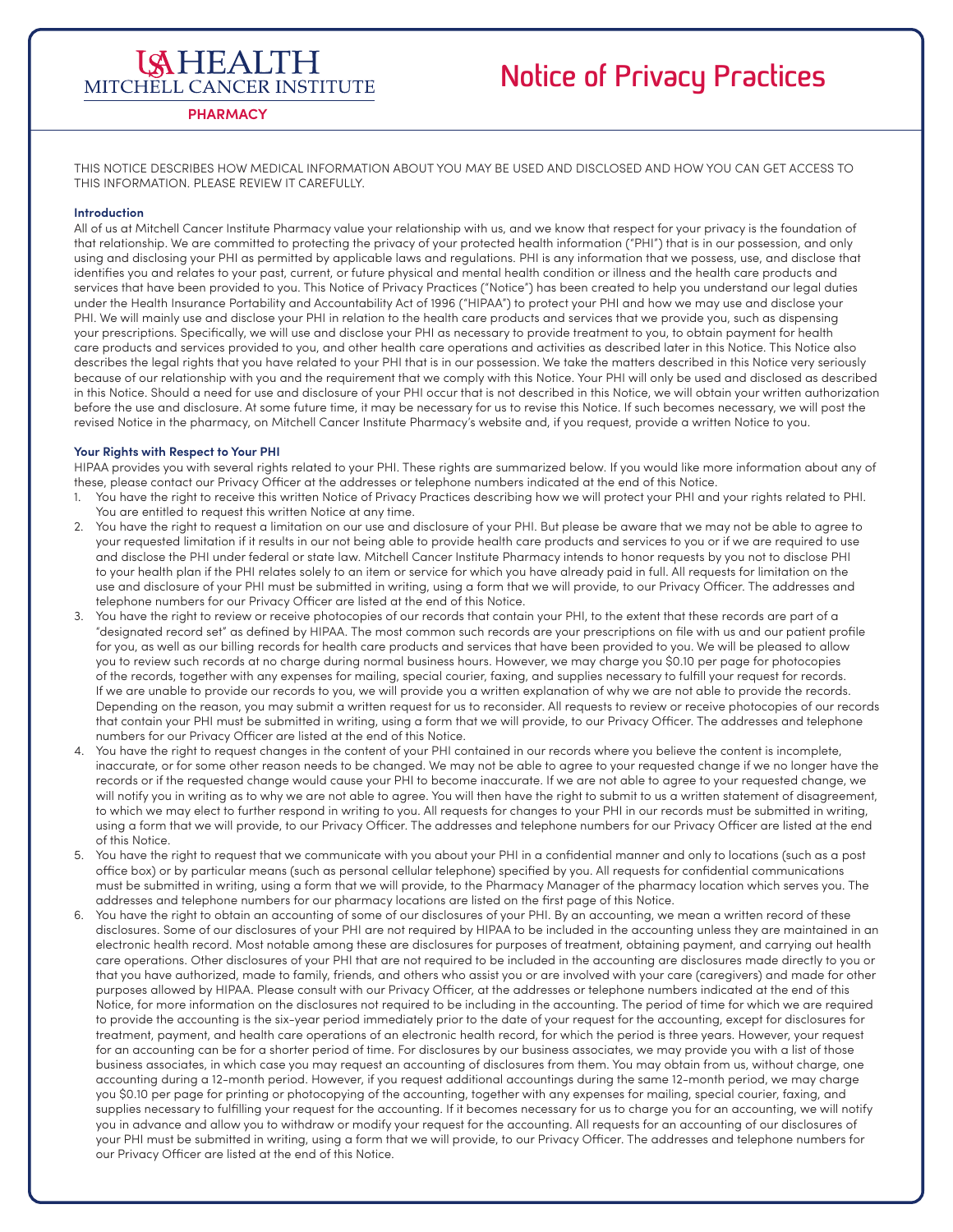# **Patient Bill of Rights and Responsibilities**

MITCHELL CANCER INSTITUTE **PHARMACY**

**ISHEALTH** 

- 7. We are obligated to notify you if a breach occurs that may have compromised the privacy or security of your PHI.
- 8. You have the right to file a complaint if you believe that we have violated your rights as described above, and to not fear retaliation or adverse action by us against you for exercising your right. You can file the complaint with us directly, or with the United States Department of Health and Human Services ("HHS"). Please be assured that we will work with you to resolve any complaint that you contact us to discuss. IF YOU HAVE QUESTIONS ABOUT ANY OF YOUR RIGHTS AS DESCRIBED ABOVE, PLEASE CONTACT FTHE ADDRESSES OR TELEPHONE NUMBERS INDICATED AT THE END OF THIS NOTICE. You also may visit the following website for information on filing a complaint with the United States Department of Health and Human Services:http://www.hhs.gov/ocr/privacy/hipaa/complaints/index.html.

#### **Ways That We May Use and Disclose Your PHI**

HIPAA requires that this Notice tell you how we may use and disclose your PHI including, in some instances, uses and disclosures that are permitted without your authorization. These uses and disclosures are summarized below, but if you would like more information about any of these please contact our Privacy Officer at the addresses or telephone numbers indicated at the end of this Notice.

- 1. Treatment. Generally, HIPAA defines treatment as the provision, coordination, or management of health care and related services by one or more health care providers, including the coordination or management of health care by a health care provider with a third party; consultation between health care providers relating to a patient; or the referral of a patient for health care from one health care provider to another. We will maintain records that contain your PHI, and we will use and disclose your PHI as necessary to provide health care products and services to carry out and support your treatment. As a pharmacy, we may use and disclose your PHI as necessary to maintain a patient profile on you, which may include: information about you; your medical condition, medications, and prescription devices that you use; any allergies that you may have; and other information, such as any health insurance that you may have. We may use and disclose your PHI in dispensing prescription medicines and related products and services, including counseling you and your caregivers about proper use of your medications. We may discuss such problems with your other health care professionals, such as your physician or dentist, for purposes of your care and treatment, and through such discussions we may use and disclose your PHI. Finally, we may use and disclose your PHI to you and your caregivers in our discussions with you and your caregivers about your treatment.
- 2. Payment. Generally, HIPAA defines payment, in relation to health care providers such as us, as activities to obtain reimbursement for the health care products and services that we provide to you. These activities include primarily billing you directly or someone who pays for your health care, such as a family member or health insurance company, for health care products and services that we provide to you. Activities related to billing may include claims management, collections, and related health care data processing. Depending on who pays for the health care products and services that we provide you, other activities may include determination of eligibility or coverage; medical necessity; review of health care services with respect to medical necessity, coverage under a health plan, appropriateness of care, or justification of charges; utilization review activities, including precertification and preauthorization of services; concurrent and retrospective review of services; and disclosure to consumer reporting agencies of some or all of the following PHI necessary for collection of payment: name and address; date of birth; social security number; payment history; account number or numbers; and name and address of the health care provider and/or health plan. We will use and disclose your PHI to carry out the above activities as necessary or required to obtain payment for the health care products and services that we provide to you. In relation to this, public and private health care insurance programs that may provide or pay for your health care can conduct audits, inspections, and investigations of us in relation to our activities and your activities. We may be required to disclose your PHI to these programs for purposes of audits, inspections, and investigations.
- 3. Health care operations. Generally, HIPAA defines health care operations as those activities necessary and related to our providing of health care products and services to you. These activities include, but may not be limited to, the following:
- a. Conducting quality assessment and improvement activities, case management and care coordination, and contacting of health care providers and patients with information about treatment alternatives and related functions that do not include treatment.
- b. Conducting or arranging for medical review, legal services, and auditing functions, including fraud and abuse detection and compliance programs.
- c. Our pharmacy management and general administrative activities, including, but not limited to, activities relating to implementation of and compliance with the requirements of HIPAA. We will use and disclose your PHI to carry out the above activities as necessary or required, and especially to monitor and improve the quality of the health care products and services that are provided to you by us and other health care professionals. In addition to treatment, payment, and health care operations as described above, we may use and disclose your PHI for the following purposes listed below.
- 4. Business associates. The nature of the health care system is such that we may not be able to provide health care products and services to you without the involvement of other businesses or persons. Depending on what these other businesses or persons do for us, they may become business associates as defined by HIPAA. In many situations, it will be necessary for us to provide your PHI to these business associates so that they can carry out the activities that we need to have performed in order to provide you with health care products and services. Contracts have or will be submitted to the business associates to whom we provide your PHI so that they can carry out their activities on our behalf. Very importantly to you, these contracts require our business associates to give us their assurance that they, like us, will protect the privacy of your PHI. Examples of business associates services include quality improvement, legal, data analysis/aggregation, and accounting.
- 5. Disclosures of your PHI not involving treatment, payment, and health care operations. In providing health care products and services to you, we may find it necessary to communicate with businesses and individuals not already described above. Most of these disclosures will be related to providing treatment to you, and to carrying out payment and health care operations as discussed above. In addition to communicating with these businesses and individuals, we may also communicate with you directly, as well as others who assist you with your health care, commonly referred to as caregivers. We will disclose your PHI to these caregivers, or appropriate others, as we believe necessary and appropriate for your health care.
- 6. Communications with you concerning your health and treatment. We want to assist you with maintaining your health and obtaining the most benefit from your treatment. We routinely monitor your prescription medications for appropriateness and take other steps to help you use your medication properly. For example, if our records show that a refill of your medication is due, we may contact you to remind you to obtain the refill. We may also call you or send you materials regarding products and services that we believe may be of benefit to you. As another example, in the event of a medication recall, we may contact you, if you are taking the medication subject to the recall. In addition to face-to-face discussions and telephone conversations with you, we will communicate PHI to you by means of letters that are enclosed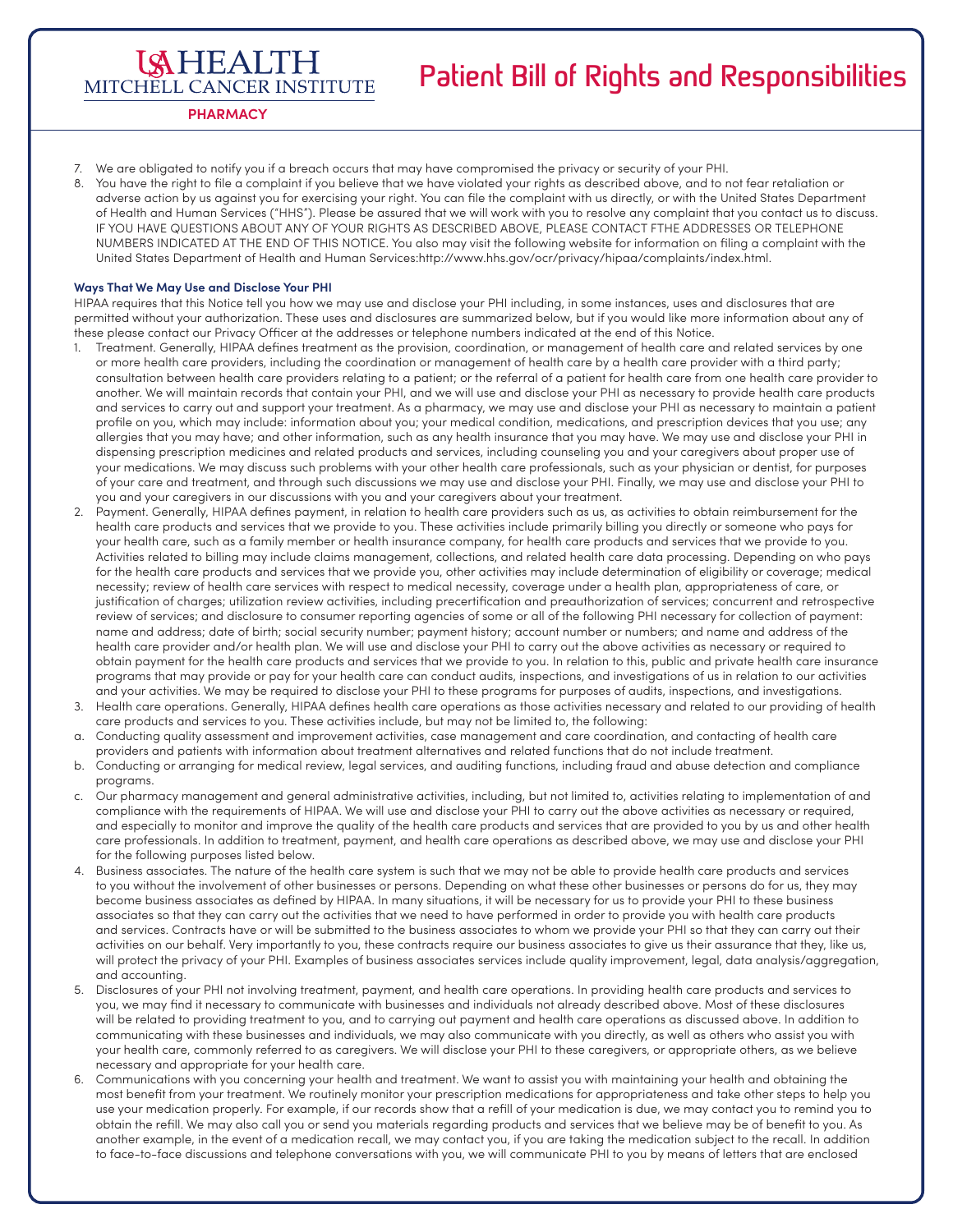### **Patient Bill of Rights and Responsibilities**

MITCHELL CANCER INSTITUTE **PHARMACY**

**ISHEALTH** 

in sealed envelopes, emailing you at the e-mail address you provide to us, and/or by leaving messages on your answering machine, voice mail or other similar automated system. We will not leave a message with another person which would disclose your particular prescriptions, but may leave a message as a refill reminder or to request that you contact a particular member of the Pharmacy's staff. We may deliver your prescriptions to you or to a person you designate.

- 7. Federal and state government agencies. We may disclose your PHI to federal and state government agencies for a variety of purposes, most of which are directed at monitoring health care quality and safety, and government programs related to health care and our compliance with laws applicable to health care. For example, the United States Drug Enforcement Administration ("DEA") monitors the distribution and usage of controlled substances, while the United States Food and Drug Administration ("FDA") monitors adverse drug events. We may disclose your PHI to such agencies where required by the agency so that the agency can carry out its required activities. Related to this, some private businesses, such as the manufacturers of medications and medical devices, are legally required to conduct post-marketing surveillance in order to ensure the safety of their products. Disclosing your PHI for such surveillance may be necessary. Our disclosures to federal and state government agencies will take place only as permitted by HIPAA or other applicable laws.
- 8. Federal and state government health care insurance programs. If you apply for and receive benefits from federal and state health care programs, such as Medicare, Medicaid, Tricare or Champus, your PHI may be disclosed to the agency granting these benefits. If you are employed by a business that is required to carry workers-compensation insurance, and you are injured in such a way that the workerscompensation plan covers your health care, it may be necessary to disclose your PHI to the workers-compensation plan. Such plans have a right to conduct audits, inspections, and investigations of our activities and your activities, and where required, we will disclose your PHI for these activities.
- 9. Matters of public health and safety; reporting required by law. There are a number of federal and state laws that require health care providers to report to various government agencies matters related to public health. If your physical or mental health condition and illness is of a nature that federal or state law requires that it be reported, then we will disclose your PHI to the appropriate government agency in order to comply with these laws. This includes government public health activities as authorized by law to prevent or control disease, injury or disability. In addition to reporting about physical and mental health conditions and illnesses, we may also disclose your PHI to government agencies in other situations where we are required by law to submit reports, such as suspected domestic, child or elder abuse, or neglect or breaches of unsecured PHI.
- 10. Law enforcement and/or health oversight activities. A number of federal, state, and local government agencies are charged with enforcing the health care and drug laws, and other laws in relation to the health care products and services that we may provide to you. In addition, as a state licensed pharmacy, a variety of federal, state, and local health care agencies, such as the state board of pharmacy, regulate our activities. These agencies may engage in a number of activities designed to monitor and improve federal and state health care programs and systems, government benefit programs, and government regulatory programs, including inspections, audits and investigations of our activities and the health care products and services that we provide to our patients. At any time that we are required by federal or state laws, or by court order, subpoena or other legal mandate, to disclose your PHI, we will do so as necessary. Additionally, as permitted by HIPAA, disclosures to law enforcement can include information for identification and location purposes (e.g., suspect or missing person); information regarding a person who is or is suspected to be a crime victim; in situations where the death of an individual may have resulted from criminal conduct; or to a coroner or medical examiner for the purpose of identification or determining cause of death.
- 11. Legal disputes. Lawsuits and other legal disputes may involve your PHI that we possess. In the event that you are involved in a lawsuit or other legal proceeding, whether as a plaintiff or a defendant, and without regard to the basis for the lawsuit, such as medical malpractice or divorce, we will disclose your PHI when required to comply with a court order, subpoena, discovery proceeding, such as a deposition, or other legal mandate served upon us.
- 12. Disclosures for the benefit of you and others. A variety of events could occur where we would use and disclose your PHI for your benefit and to prevent or reduce the risk of harm to you. For example, if you are in a car accident and are unconscious in a hospital emergency room and the emergency room medical staff calls us with a request for your PHI, we may disclose it for the purpose of assisting in your prompt medical treatment. Finally, we may disclose your PHI where necessary to protect the health and safety of others.
- 13. Disclosures for national security and intelligence. We are legally required to disclose your PHI where necessary for national security activities and intelligence and counterintelligence activities. Disclosures related to this may also include those where required in relation to the protection of the President of the United States. Any disclosure for these purposes would be made only to authorized government officials.
- 14. Disclosures if you are in the military or a veteran. We may use or disclose PHI of individuals who are Armed Forces personnel: (1) for activities deemed necessary by appropriate military command authorities; or (2) for the purpose of a determination by the Department of Veteran Affairs of eligibility for benefits. This includes any branch of the Armed Forces and whether on active or reserve status as required by the U.S. Military. If you are a veteran, we may release your PHI, particularly if you are receiving health care products and services from Veterans Services or the Veterans Administration. Any disclosure for these purposes would be made only to authorized government officials.
- 15. Marketing. We may only use and/or disclose your PHI for marketing activities if we obtain from you prior written authorization. For this purpose, "marketing" activities generally include communications to you that encourage you to purchase or use a product or service and, potentially, communications to you in the context of treatment and health care operations where we receive remuneration (monies) from a third party for making the communications. We may provide refill reminders or communicate with you about a drug or biologic that is currently prescribed to you so long as any payment we receive for making the communication is reasonably related to our cost of making the communication.
- 16. Other types of disclosures. This last category of disclosures includes a variety of disclosures that we may make in accordance with HIPAA. We may be required to disclose your PHI if you are placed into the custody of a federal or state correctional system, if necessary to protect the health and safety of you and others. We may disclose your PHI to a person who, under law, has the authority to represent you in making health care decisions. Your PHI may be "de-identified" so that your PHI is changed by removing certain information (e.g., your name, address) so that it does not identify you. Also, health care is an area where much research is being conducted, and as permitted by HIPAA we may disclose your PHI for purposes of a research project, and we may use or disclose de-identified information for a variety of purposes, including but not limited to research, analysis or other health-related studies. We may disclose your PHI to organizations that manage organ transplantation programs as permitted by HIPAA. We may use a sign-in-sheet at the pharmacy, we may call your name in the waiting area at the pharmacy, and we may provide you with refill or prescription reminders as well as information about products and services which may be helpful to you. We will not make any disclosure of PHI that is a sale of PHI without your authorization.